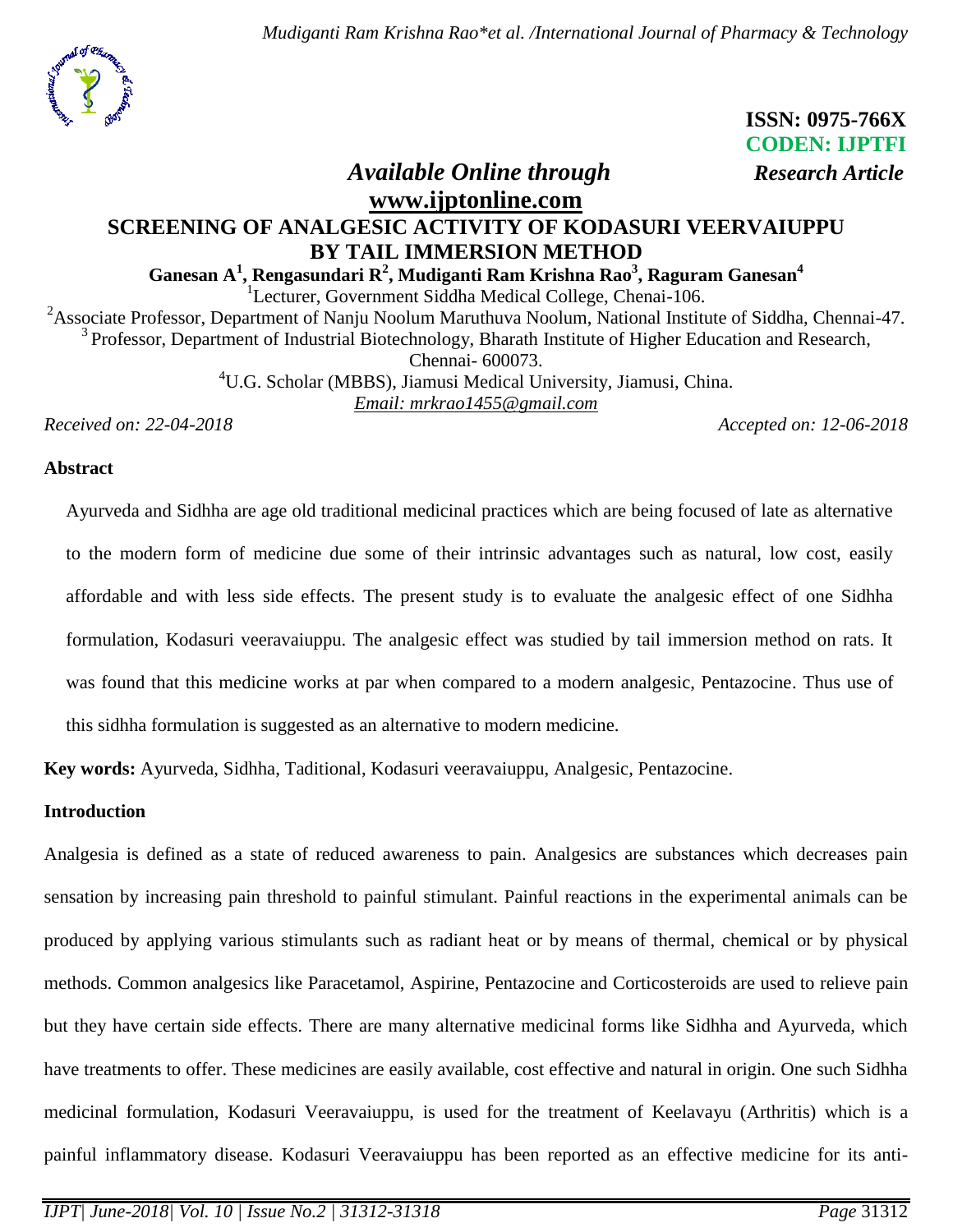*Mudiganti Ram Krishna Rao\*et al. /International Journal of Pharmacy & Technology* inflammatory and anti arthritic properties (Rao *et al*, 2014 a, Rao *et al*, 2014 b) 1,2 .The present study deals with the analgesic role of Kodasuri Veervaiuppu on animal model.

## **Materials and Methods**

Experimental Animals: Swiss albino mice weighing 18-25 g of either sex were used for the study. The animals were procured and housed in the animal house maintained under standard hygienic conditions, at  $20 \pm 2^{\circ}$  C, humidity (60 ± 10%) with 12 hour day and night cycle, with food and water ad *libitum*.

## **Drugs**

Pentazocine (5 mg/kg), Kodasuri veeravaippu (Test Drug) (Low dose 6.75 mg/kg, Medium dose 13 mg/kg and High dose 16.15 mg/kg). The study was carried out as per CPCSEA (Committee for the purpose of Control and Supervision of Experiments on Animals) norms the experimental protocol for the drug *'Kodasuri veeravaippu'* (AJ/IAEC/10/11) was approved by the CPCSEA/IAEC of Mohamed Sathak A.J college of pharmacy, Sholinganallur Chennai.

## **Procedure**

In present study analgesia was assessed according to the method of Luiz *et al, 1988*<sup>3</sup>. Healthy mice were divided into five groups, each with five mice and were held in position in a suitable restrainer with the tail extending out. 3-4 cm area of the tail was marked and immersed in the water bath which was Thermo-statically maintained at 51°C. The withdrawal time of the tail from hot water (in seconds) was noted as the reaction time or tail flick latency. The maximum cut off time for immersion was 180 seconds to avoid the injury of the tissues of tail. Group 1 served as a positive control and received 5mg/kg of Pentazocine orally to animals and the reaction time of animals on hot water was noted at 60, 120 and 180 min after drug administration. 5 ml/kg of normal saline was administered to control animals. Test drug *'Kodasuri veeravaippu'* with 20% v/v honey 1ml solution in doses of 9.75 mg/kg, 13 mg/kg and 16.15 mg/kg were given orally by intubation. The initial reading was taken immediately before administration of test and standard drugs and then at 60, 120 and 180 minutes after the administration.

The criterion for analgesia was post drug latency which was greater than two times the pre-drug average latency as reported by Janssen *et al*, 1963<sup>4</sup>. Tail flick latency difference (TFLD) or mean increase in latency after drug administration was used to indicate the analgesia produced by test and standard drugs.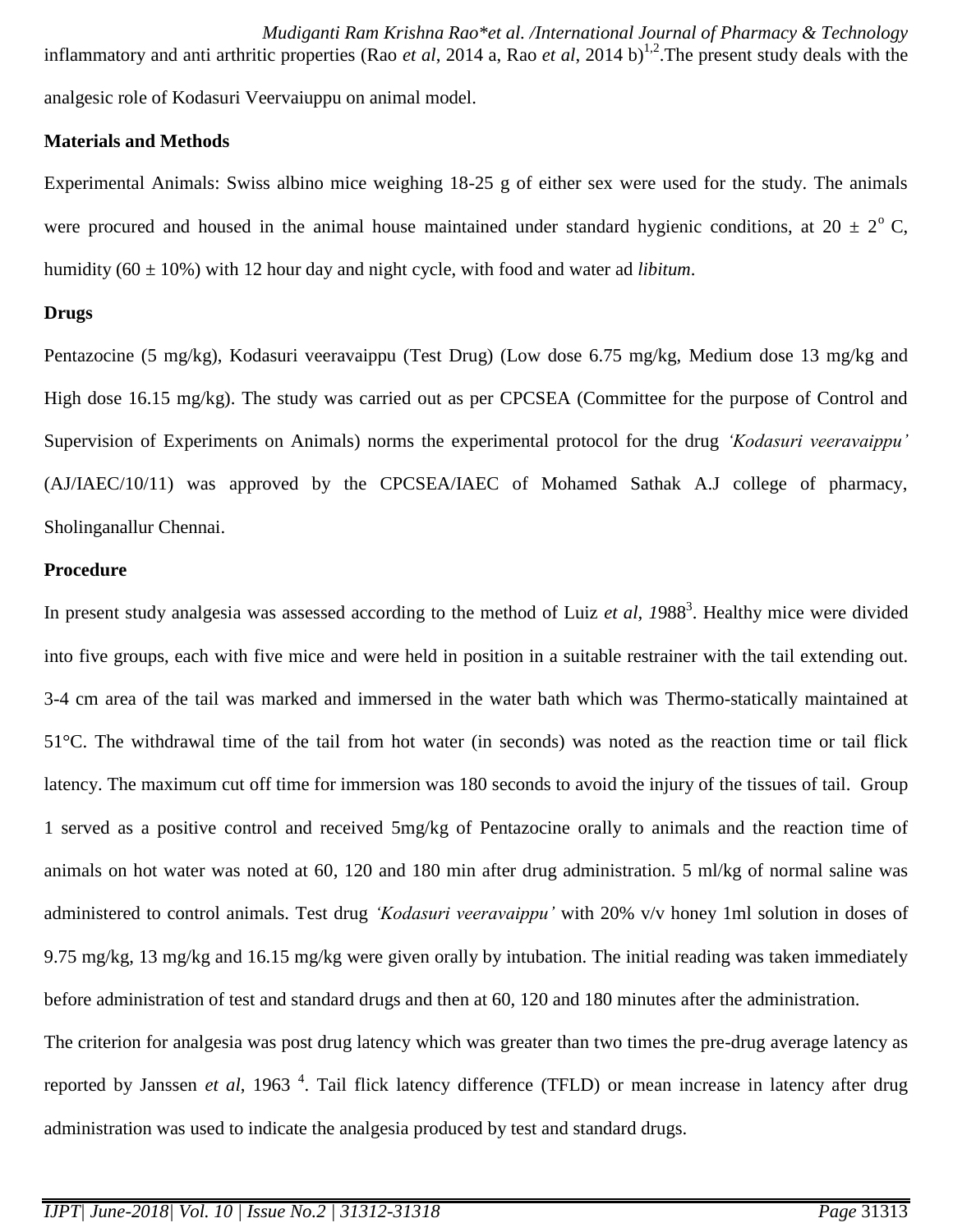#### **Statistical Analysis:**

Values for analgesic activity were expressed as mean increase in latency after drug administration  $\pm$ SEM" in terms of seconds. The significance of difference between means was determined by student's t-test values of p<0.05 were considered significant and p<0.01 as highly significant.

#### **Results and Discussion**

*'Kodasuri veeravaippu'* exhibited potent analgesic activity at the dose levels of each test groups. It is worth noting that this test drug showed significant analgesic activity at low dose of 9.75 mg/kg even in the first hour of the test. The duration as well as the intensity of analgesia induced by *'Kodasuri veeravaippu'* was dose dependent. (Table 1, Figure 1)

It was observed that the standard drug, Pentazocine at a dose of 5mg/kg cause tail flick latency at 6, 8 and 9 sec at 60, 120 and 180 min of administration, respectively. Thus this drug has maximum effect at 60 min of administration, after which its analgesic effect slowly decreased. The latency period of animals treated with Kodasuri Veeravaiuppu at a dose of 9.75 mg/kg (Lower dose) was observed at 5 sec. at 60 min. which was better as compared to 6 sec. for Pentazocine treatment. But as the time passed the latency was 8 and 9 sec respectively. This was also fairly comparable with those values of Pentazocine.

At higher doses viz. 13 mg/kg and 16.15 mg/kg, the observed latency at all the three time schedules were very well comparable with those of Pentazocine.

The results clearly indicate that Kodasuri veeravaippu is as potent analgesic when compared with Pentazocine. It is imperative that there is an urgent need to establish scientifically the efficacy of age old systems of medicines like Sidhha and Ayurveda and other forms of alternative and contemporary medicinal systems. This becomes all the more pertinent due to their cost effectiveness, easy affordability and minimal side effects. If proven valid at pharmacologically, pharmaco-kinetically and toxicologically safe, these systems of medicine can be the real answer to existing problems faced by modern medicine in the form of high costs, many side effects and even more alarming, the drug resistance issue. There are some reports in this direction and more should follo<sup>5-28</sup>.

The present work clearly indicates the analgesic efficacy of Kodasuri Veeravaiuppu when compared with the standard analgesic Pentazocine. It is strongly believed that more work in this direction is warranted.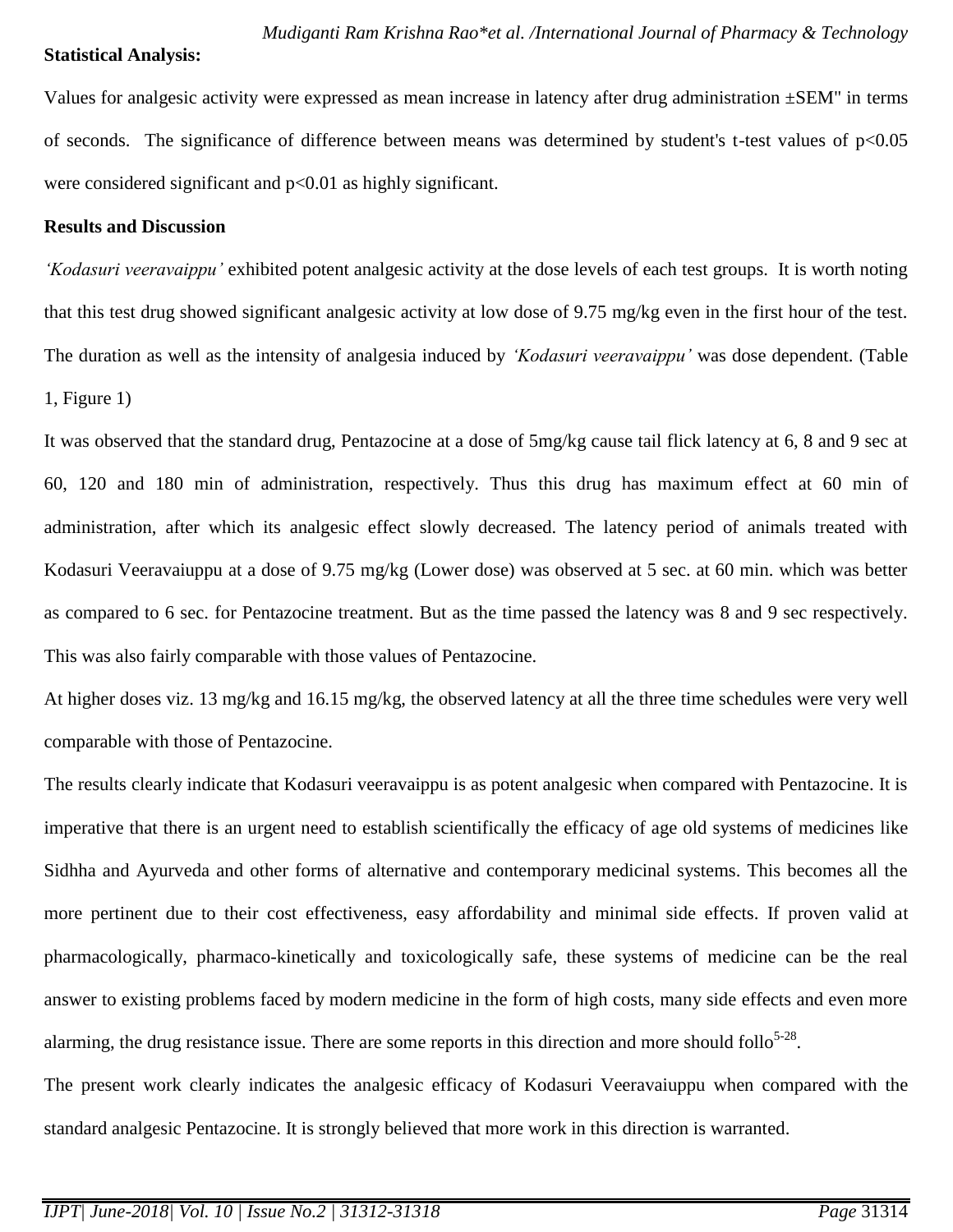*Mudiganti Ram Krishna Rao\*et al. /International Journal of Pharmacy & Technology* **Table 1. Indicating the Analgesic activity of Kodasuri veera vaiuppu on Tail Immersion Latency.**

| Sl. No              | <b>Drug Dose</b>                                                 | <b>Before Drug</b><br><b>Administration</b> | <b>After Drug</b><br><b>Administration In Minutes</b> |                   |                   |
|---------------------|------------------------------------------------------------------|---------------------------------------------|-------------------------------------------------------|-------------------|-------------------|
|                     |                                                                  |                                             | $60 \text{ min}$                                      | $120 \text{ min}$ | $180 \text{ min}$ |
| 1. Positive Control | Pentazocine<br>$5mg/kg$ .<br>p.o                                 | 3                                           | 6                                                     |                   | 8                 |
| 2. Negative Control | Normal saline 5 ml/ kg<br>mice. P.o.                             | 3                                           | 2                                                     | $\overline{2}$    | $\overline{2}$    |
| 3. Low Dose         | 9.75mg/kg of Kodasuri<br>vaippu<br>with<br>veera<br>honey. P.o   | 3                                           | 5                                                     | 8                 | 9                 |
| 4. Medium Dose      | 13mg/kg of Kodasuri<br>with<br>vaippu<br>veera<br>honey. P.o.    | 2                                           | 6                                                     | 8                 | 9                 |
| 5. High Dose        | of<br>$16.15$ mg/kg<br>Kodasuri veera vaippu<br>with honey. P.o. | 3                                           | 6                                                     | 9                 | 9                 |

**Figure 1. Analgesic activity of** *Kodasuri veeravaippu***- Tail flick latency differences.**



# **Conclusion**

The present work clearly indicates the analgesic efficacy of Kodasuri Veera vaiuppu when compared with the standard analgesic Pentazocine. Thus kodasuri veera vaiuppu could be used as an analgesic.

# **References**

1. Mudiganti Ram Krishna Rao, Ganesan A., Renga Sundari G., Sathish Kumar M., Neema Kumari Jha. Physicochemical analysis of Kodasuri veeravaippu, a sidha medicine for Arthritis. Der Pharmacia Lettre, 2014; 6 (4): 5-7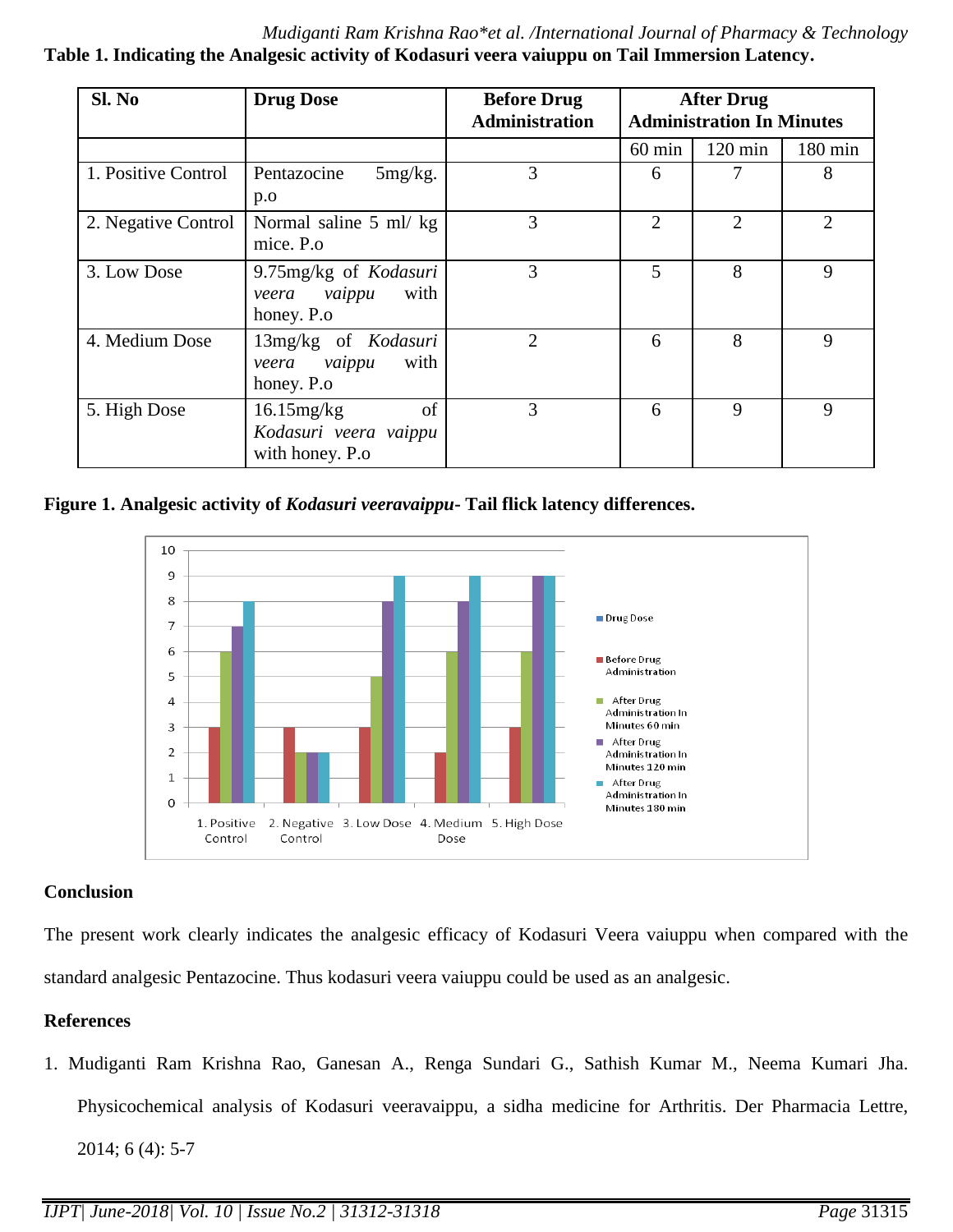*Mudiganti Ram Krishna Rao\*et al. /International Journal of Pharmacy & Technology*

- 2. Mudiganti Ram Krishna Rao, Ganesan, A., Renga Sundari G., Sathish Kumar M. and Neema Kumari Jha. The clinical efficacy of *'Kodasuri veeravaippu'(a sidhha formulation)* in patients affected by the disease *"Keelvayu*"( Arthritis). Der Pharmacia Lettre, 2014; 5 (6): 71-77
- 3. Luiz CDS, Mirtes C, Sigrid LJ, Mizuekirizawa M, Cecilia G, Jrotin G. Studies on Medicinal Plants of Sri Lanka, Toxicity of Some Traditional Medicinal Herbs. J Ethnopharmacol, 1988; 24: 205-211.
- 4. Janssen PA, Niemegeers CJ, Dony JG. The inhibitory effect of fentanyl and other morphine-like analgesics on the warm water induced tail withdrawal reflex in rats. Arzneimittelforschung.*,* 1963;13: 502–507.
- 5. Rengasundari R, Ganesan A, Mudiganti Ram Krishna Rao, Raguram Ganesan. Toxicity Study of one Sidhha preparation**, "***Nathai Parpam***"**. Journal of Pharmaceutical Sciences and Research, 2017; 9(9): 1538-1541
- 6. Jessica AS, Rao MRK, Anthony J, Prabhu K, Kavimani M, Shanthi Balasubramanian B, Lakshmi Sundaram R, Shruthi Dinakar. . Antioxidant study of one Ayurvedic preparation Katakakhadiradi Kashayam**.** Journal of Pharmaceutical Sciences and Research, 2017*;* 9(9): 1427-1429
- 7. Rao MRK, Saikumar P, Prabhu K, Arul Amutha Elizabeth, Sumathi, Lakshmi Sundaram, Sruthi Dinakar, Kumari Sangita Singh, Ayub Alam. The GC-MS and Antioxidant Study of an Ayurvedic Medicine Ayaskriti" India. IJPSRR, 2017; 42(1): 15-19.
- 8. Nirupa, Mudiganti Ram Krishna Rao, Prabhu K, Kaliaselvi VS, Kumaran D, Sivaram E, Sruthi Dinakar. Antioxidant study of one Ayurvedic medicine, "Sukumara Kashayam". IJPSRR, 2017; 42(1): 35-41.
- 9. Sivasankar Reddy Konda, Mudiganti Ram Krishna Rao, Minu Priya, K. Prabbu, Kalaivani VS, Kumaran D, Ayub Alam, Kumari Sangeeta Singh, Lakshmi Sundaram. "The antioxidant study of An Ayurvedic medicine, Balarishtam"**.** IJPSRR, 2017; 42(1): 29-34.
- 10. Muthu Lakshmi Muthiah, Mudiganti Ram Krishna Rao, Arul Amutha Elizabeth, Farhana Rahman. GCMS analysis of Triphaladi rasayana, an Ayurvedic rejuvenant. IJPSRR, 2017; 42(2): 236-238
- 11. Praveen Kumar P, Rao MRK, Arul Amutha Elizabeth, Prabhu K, Lakshmi Sundaram R, Shruthi Dinakar. Antioxidant studies of one Ayurvedic medicine Sahacharadi kashayam. IJPSRR, 2017; 44(1): 5-8
- 12. Jai Prabhu, Prabhu K, Mudiganti Ram Krishna Rao, Kalaiselvi V S, Vani Krishna, Aishwarya Ramesh. The in vitro antioxidant studies of one Ayurvedic medicine "Sarawatharihtam." IJPSRR, 2017; 44(1): 235-239.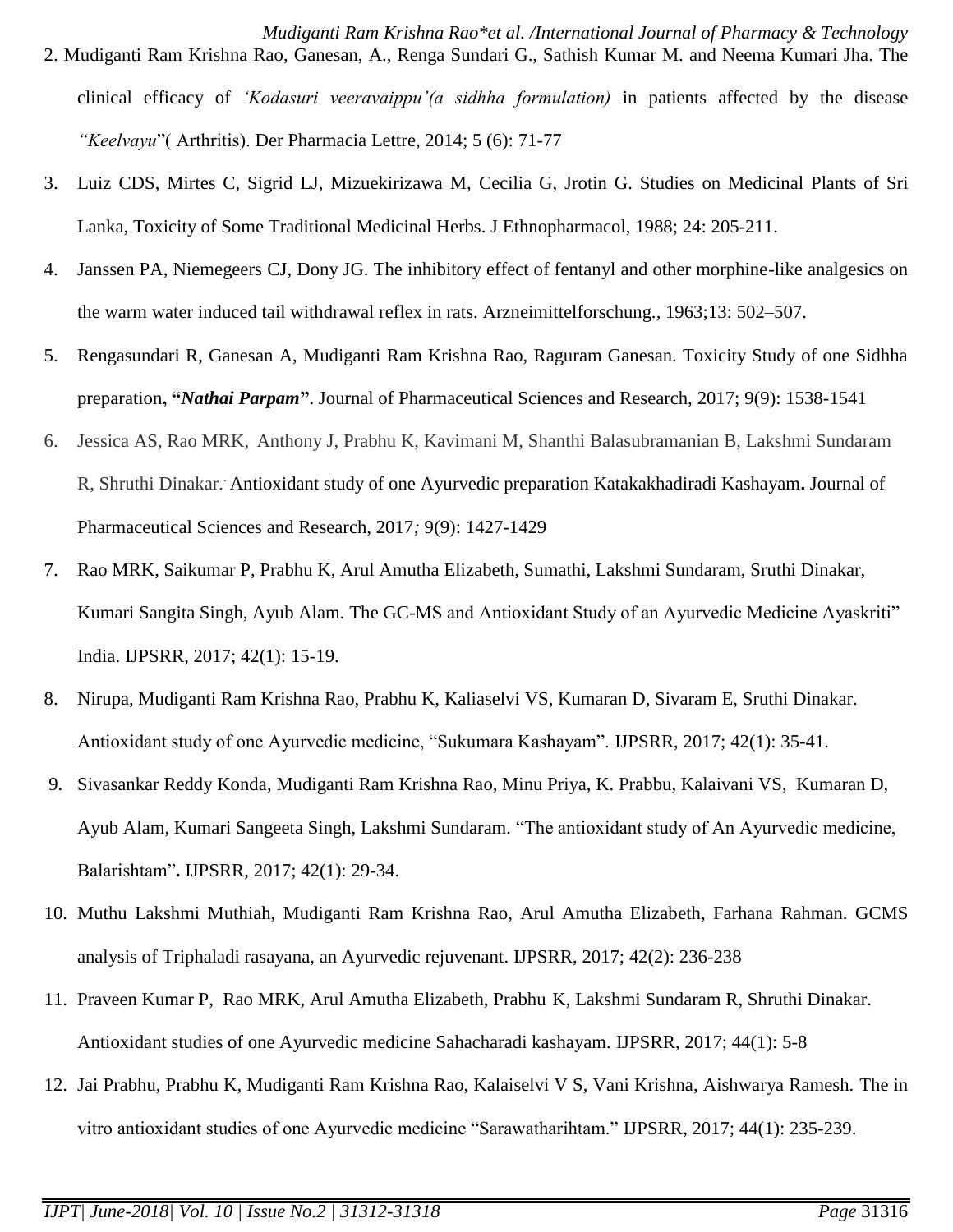- 13. Angeline Jessica, Rao MRK, Jacintha Anthony, Prabhu K, Johnson WMS, Shanthi Balasubramanian B, Lakshmi Sundaram, Shruthi Dinakar. The GCMS analysis of one Ayurvedic preparation "Katakakhadiradi kashayam". IJPSRR, 2016; 39(2): 216-224.
- 14. Edel Queen Z, Rao MRK, Jecintha Anthony, K Prabhu, Johnson WMS, Shanthi Balasubramanian B, Lakshmi Sundaram, Shruthi Dinakar. The GC MS study of one ayurvedic preparation Amrithamehari churnam. IJPSRR*,* 2016; 39(2): 169-172.
- 15. Cynthia Shankari, Vathsala Venkatesan, Mudiganti Ram Krishna Rao, Saravanan, Prabhu K, Seppan Prakash. The GC MS analysis study of one ayurvedic medicine "Ajaswagandhadi lehyam". IJPSRR, 2016; 40(1): 33- 37.
- 16. Lenin, Mudiganti Ram Krishna Rao, Prabhu K, Bindu, Arul Amutha Elizabeth R, Sruthi Dinakar. "The study of antioxidant activities of an Ayurvedic medicine Ayaskriti". Der Pharmacia Lettre, 2016; 8 (6): 203-211
- 17. Sivakumaran G, Mudiganti Ram Krishna Rao, Prabhu K, Kalaiselvi VS, Sumathi Jones, Johnson WMS, J Antony. Preliminary GC-MS Anlaysis and Antioxidant Study of One Ayurvedic Medicine "Manasa Mitra Vatakam". IJPSRR, 2016; 37(1): 190-199
- 18. Aparna Ravi, Monika Gupta, Mudiganti Ram Krishna Rao, Kalaivani, Kalaiselvi VS, Prabhu K, Shruthi Dinakar, Rao GV. GC MS analysis of an Ayurvedic medicine "Ashokarishtam".Der Pharmacia Lettre, 2015; 7  $(12): 45-52$
- 19. Mudiganti Ram Krishna Rao, Hassan Mohammad, Sridhar Narayanan, Prabhu K, Kalaiselvi VS, Aparna Ravi, Hari Babu, Guru Rajan, Suganya S. Antioxidant assay and GC MS analysis of one Sidha medicine Swasa Kudori tablets. IJPSRR, 2016; 37(1): 19-25
- 20. Aparna Ravi, Hassan Mohammad, Rao MRK, Prabhu K, Hari Babu, Shridhar Narayanan, Guru Rajan, Sanjay Singh. "Antibacterial, antioxidant activity and GC MS analysis of a sidha medicine "Neerkovai tablets". International Journal of Phamacy and Technology, 2015; 7(3): 10091-10112
- 21. Mudiganti Ram Krishna Rao, Aparna Ravi, Shridhar Narayanan, Prabhu K, Kalaiselvi VS, Shruthi Dinakar, Guru Rajan, Kotteeswaran N. Antioxidant Study and GC MS Analysis of an Ayurvedic Medicine "Talisapatradi Choornam". IJPSRR, 2016; 36(1): 158-166.